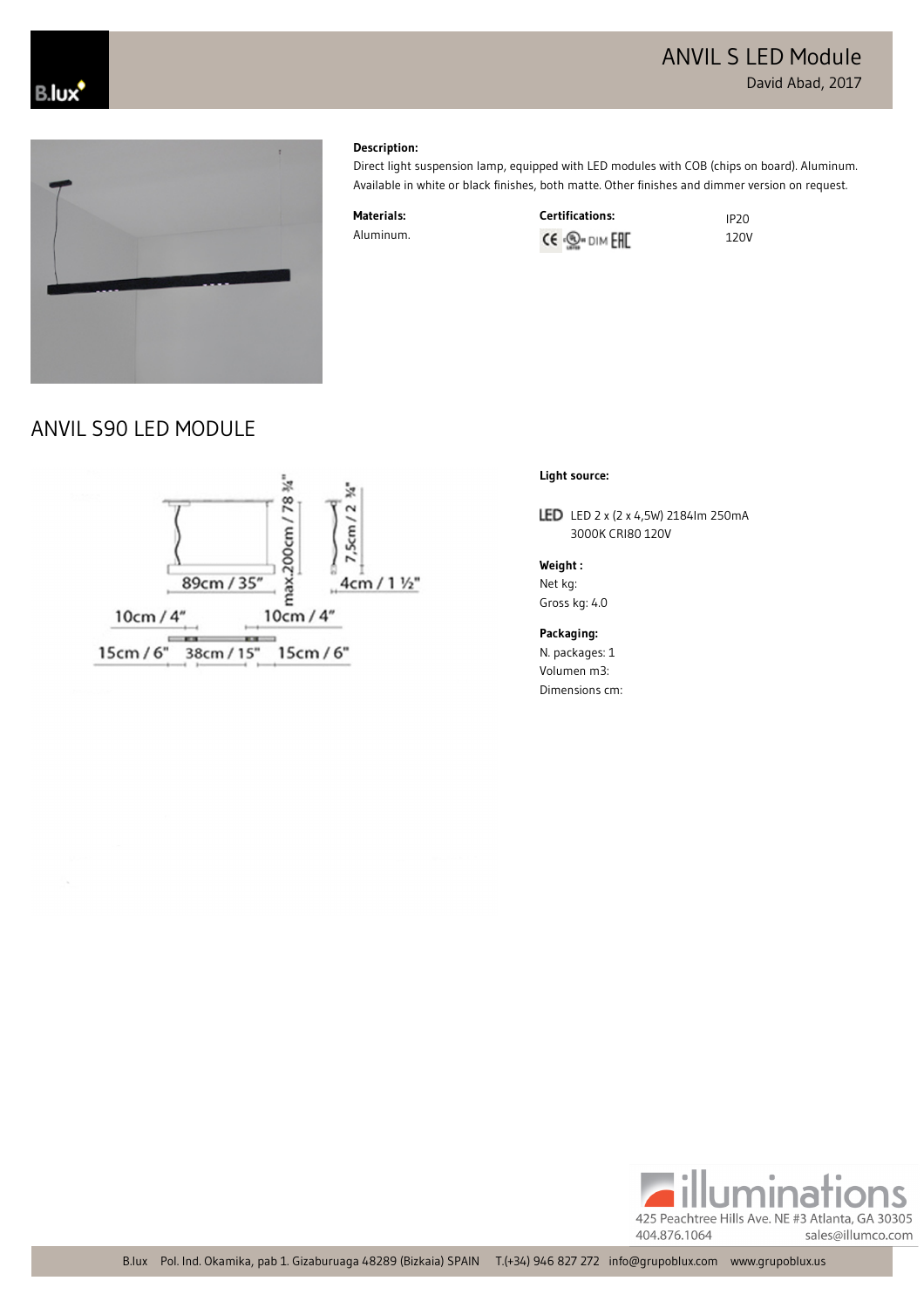# ANVIL S120 LED MODULE



#### **Light source:**

LED LED 3 x (2 x 4,5W) 3276lm 250mA 3000K CRI80 120V

#### **Weight :**

Net kg: Gross kg: 4.4 

**Packaging:** N. packages: 1 Volumen m3: Dimensions cm:

## ANVIL S180 LED MODULE



#### **Light source:**

LED LED 2 x (4 x 4,5W) 4368Im 250mA 3000K CRI80 120V

#### **Weight :** Net kg:

Gross kg: 5.2 

## **Packaging:**

N. packages: 1 Volumen m3: Dimensions cm: